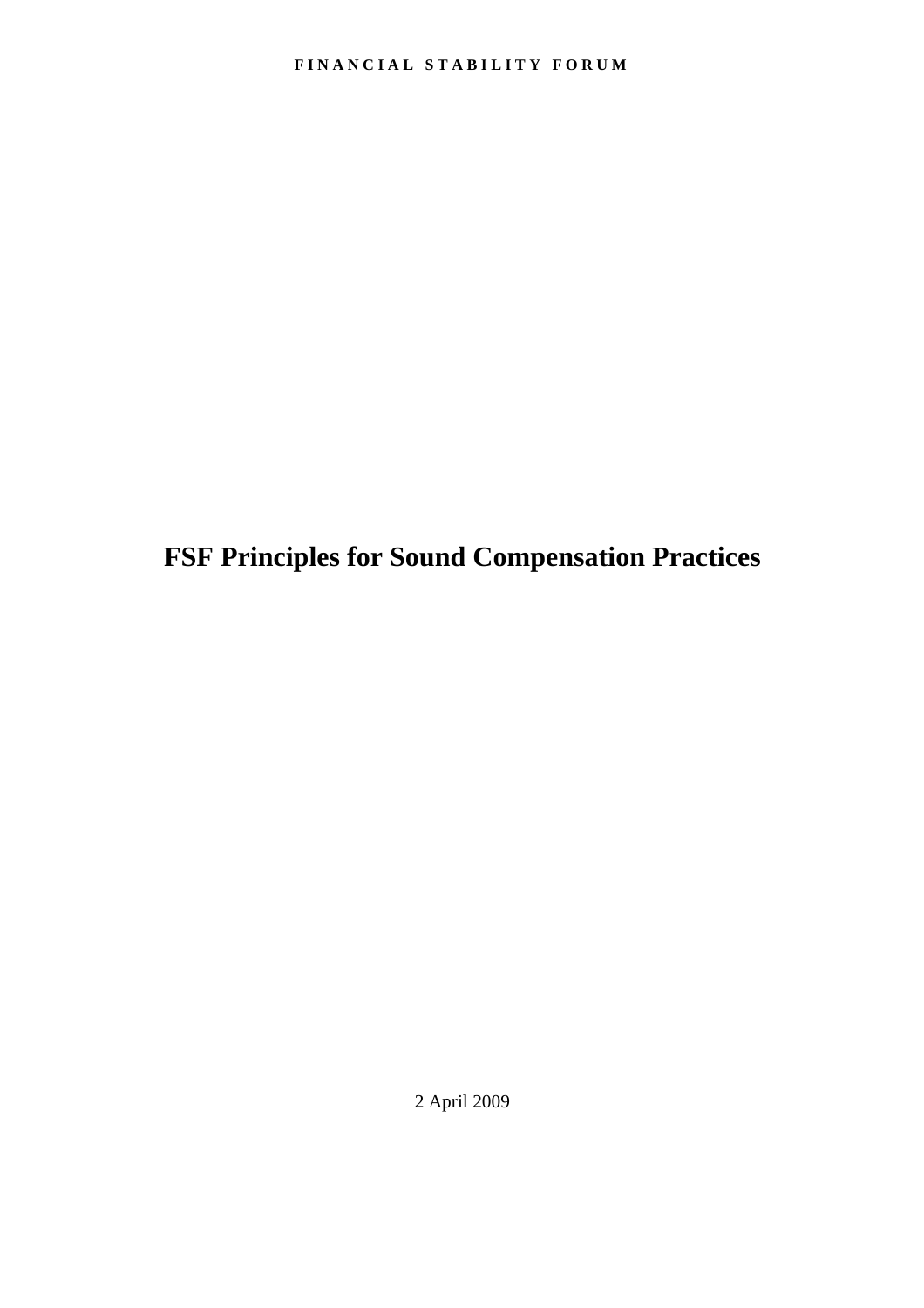# **FSF Principles for Sound Compensation Practices**

# **Table of Contents**

| $\mathbf{I}$ . |                                                                     |  |
|----------------|---------------------------------------------------------------------|--|
|                |                                                                     |  |
|                |                                                                     |  |
|                |                                                                     |  |
|                | 3. Effective supervisory oversight and engagement by stakeholders 3 |  |
| II.            |                                                                     |  |
| Annex          |                                                                     |  |
|                |                                                                     |  |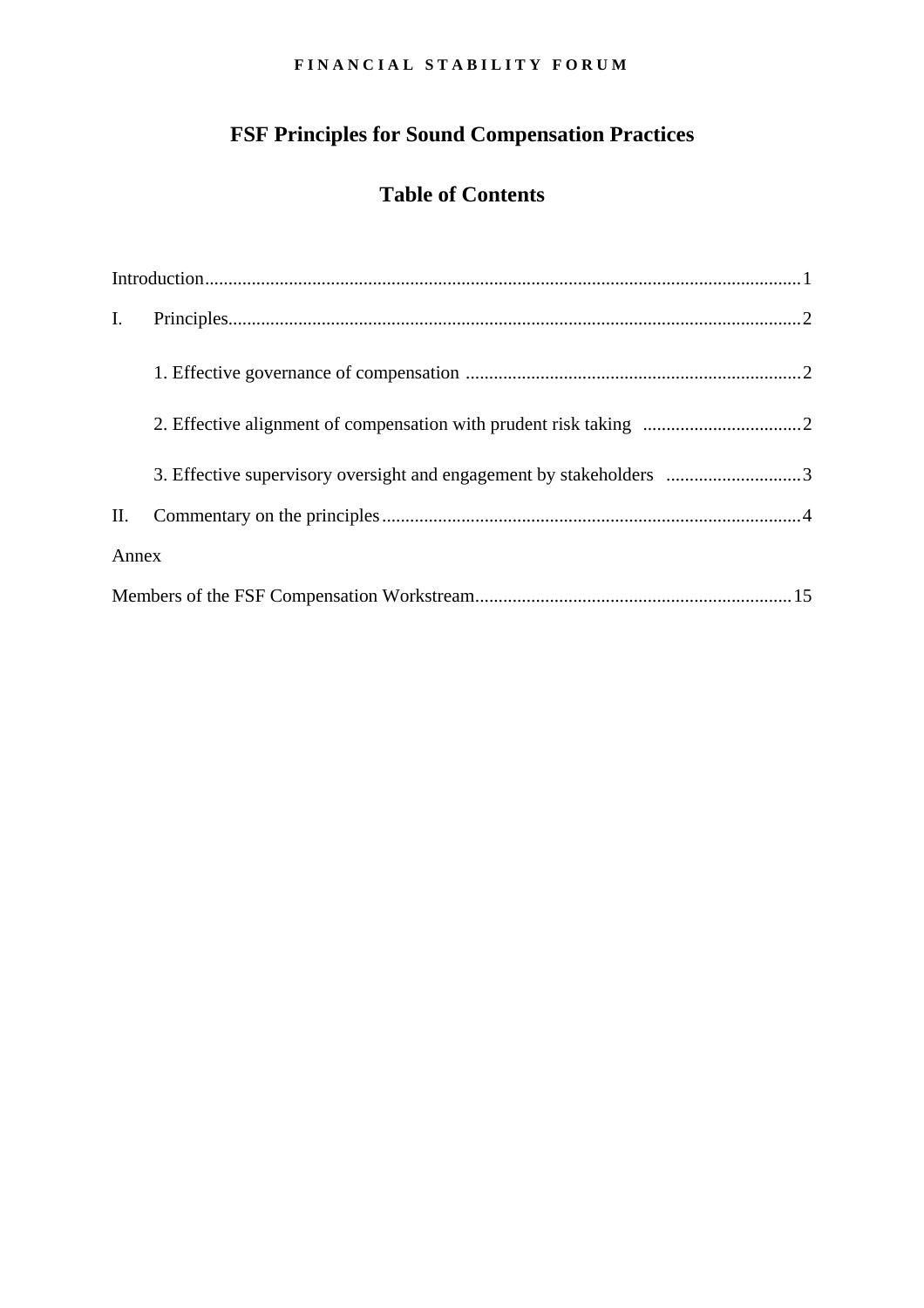# Introduction<sup>[1](#page-2-1)</sup>

<span id="page-2-0"></span>Compensation practices at large financial institutions are one factor among many that contributed to the financial crisis that began in 2007. High short-term profits led to generous bonus payments to employees without adequate regard to the longer-term risks they imposed on their firms. These perverse incentives amplified the excessive risk-taking that severely threatened the global financial system and left firms with fewer resources to absorb losses as risks materialised. The lack of attention to risk also contributed to the large, in some cases extreme absolute level of compensation in the industry.

These deficiencies call for official action to ensure that compensation practices in the financial industry are sound. While national authorities may continue to consider short-term measures to constrain compensation at institutions that receive government assistance, it is essential that steps also be taken immediately to make compensation systems as a whole sound going forward.

To date, most governing bodies (henceforth "board of directors") of financial firms have viewed compensation systems as being largely unrelated to risk management and risk governance. This must change. While voluntary action is desirable, it is unlikely to effectively and durably deliver change given competitive pressures and first-mover disadvantage. The global supervisory and regulatory infrastructure is an appropriate vehicle for making sound compensation practices widespread.

The FSF Principles for Sound Compensation Practices are intended to apply to significant financial institutions, but they are especially critical for large, systemically important firms. They will be implemented by firms and will be reinforced through supervisory examination and intervention at the national level. Authorities, working through the FSF, will ensure coordination and consistency of approaches across jurisdictions.

The Principles are intended to reduce incentives towards excessive risk taking that may arise from the structure of compensation schemes. They are *not* intended to prescribe particular designs or levels of individual compensation. One size does not fit all – financial firms differ in goals, activities and culture, as do jobs within a firm. However, any compensation system must work in concert with other management tools in pursuit of prudent risk taking.

<span id="page-2-1"></span><sup>|&</sup>lt;br>1 In April 2008, the Financial Stability Forum (FSF) recommended that "regulators and supervisors work with market participants to mitigate the risks arising from remuneration policies." The FSF formed a Compensation Workstream Group in late 2008 with a mandate to draft sound practice principles for large financial institutions.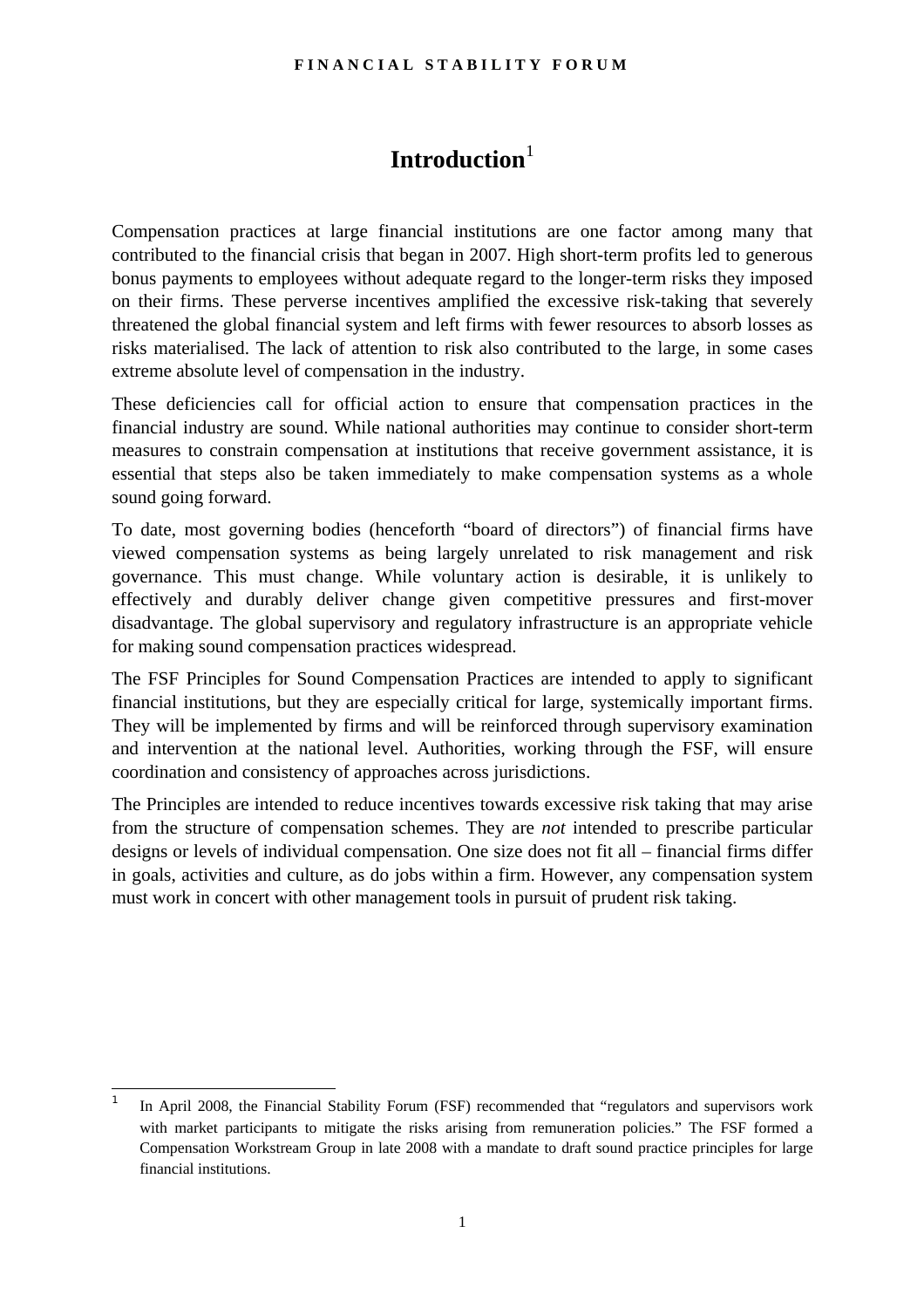# <span id="page-3-0"></span>**I. Principles**

*The FSF Principles for Sound Compensation Practices aim to ensure effective governance of compensation, alignment of compensation with prudent risk taking and effective supervisory oversight and stakeholder engagement in compensation. The benefits of sound compensation practices will be achieved only if there is determined and coordinated action by national regulators, facilitated if necessary by suitable legislative powers and supported by national governments.* 

# **1. Effective governance of compensation**

The board of directors of major financial firms should exercise good stewardship of their firms' compensation practices and ensure that compensation works in harmony with other practices to implement balanced risk postures. The Principles need to become ingrained over time into the culture of the entire organisation.

- 1. **The firm's board of directors must actively oversee the compensation system's design and operation.** The compensation system should not be primarily controlled by the chief executive officer and management team. Relevant board members and employees must have independence and expertise in risk management and compensation.
- 2. **The firm's board of directors must monitor and review the compensation system to ensure the system operates as intended.** The compensation system should include controls. The practical operation of the system should be regularly reviewed for compliance with design policies and procedures. Compensation outcomes, risk measurements, and risk outcomes should be regularly reviewed for consistency with intentions.
- 3. **Staff engaged in financial and risk control must be independent, have appropriate authority, and be compensated in a manner that is independent of the business areas they oversee and commensurate with their key role in the firm.** Effective independence and appropriate authority of such staff are necessary to preserve the integrity of financial and risk management's influence on incentive compensation.

# **2. Effective alignment of compensation with prudent risk taking**

An employee's compensation should take account of the risks that the employee takes on behalf of the firm. Compensation should take into consideration prospective risks and risk outcomes that are already realised.

4. **Compensation must be adjusted for all types of risk.** Two employees who generate the same short-run profit but take different amounts of risk on behalf of their firm should not be treated the same by the compensation system. In general, both quantitative measures and human judgment should play a role in determining risk adjustments. Risk adjustments should account for all types of risk, including difficultto-measure risks such as liquidity risk, reputation risk and cost of capital.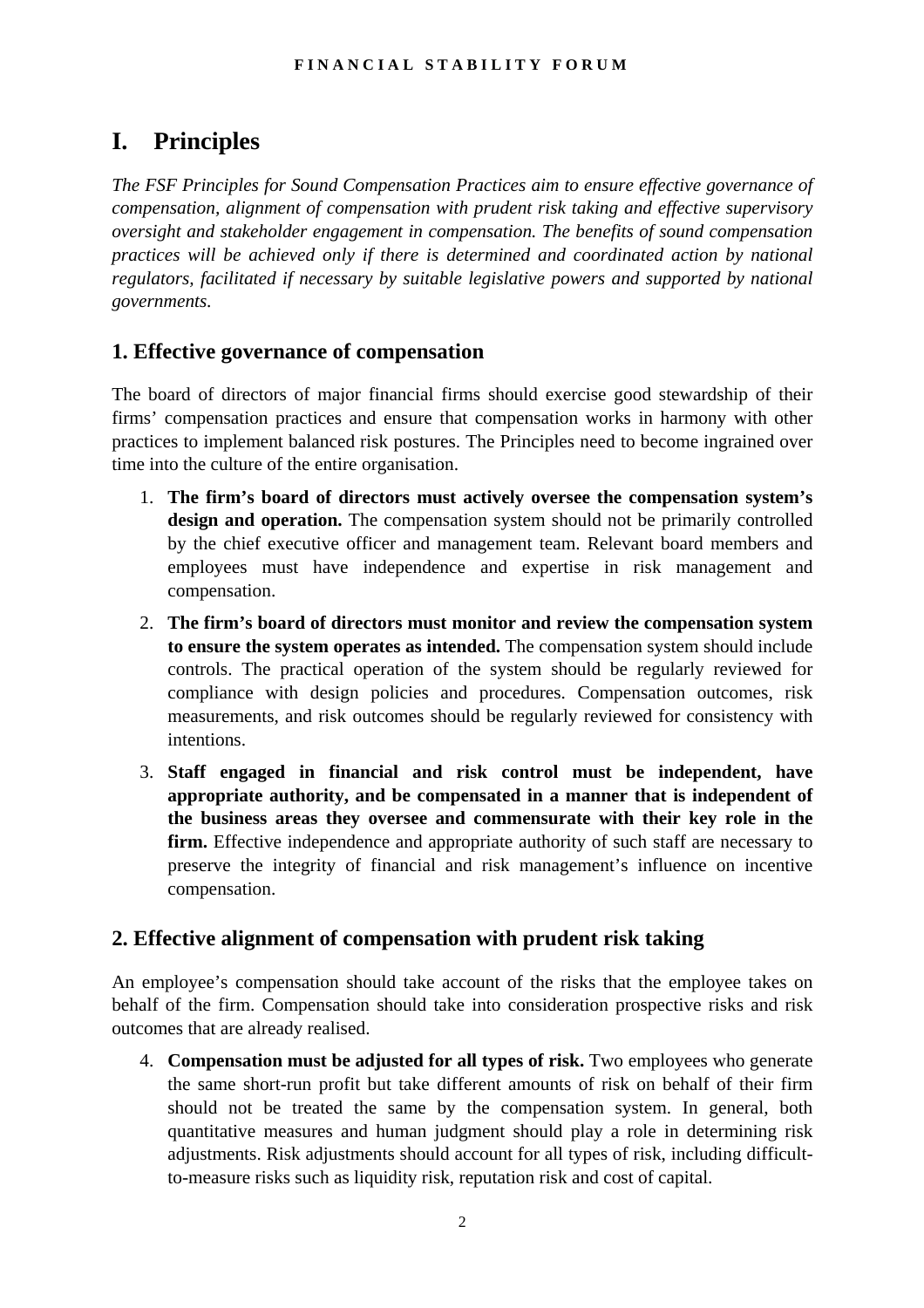- 5. **Compensation outcomes must be symmetric with risk outcomes.** Compensation systems should link the size of the bonus pool to the overall performance of the firm. Employees' incentive payments should be linked to the contribution of the individual and business to such performance. Bonuses should diminish or disappear in the event of poor firm, divisional or business unit performance.
- 6. **Compensation payout schedules must be sensitive to the time horizon of risks.** Profits and losses of different activities of a financial firm are realized over different periods of time. Variable compensation payments should be deferred accordingly. Payments should not be finalized over short periods where risks are realized over long periods. Management should question payouts for income that cannot be realized or whose likelihood of realisation remains uncertain at the time of payout.
- 7. **The mix of cash, equity and other forms of compensation must be consistent with risk alignment.** The mix will vary depending on the employee's position and role. The firm should be able to explain the rationale for its mix.

# **3. Effective supervisory oversight and engagement by stakeholders**

Firms should demonstrate to the satisfaction of their regulators and other stakeholders that their compensation policies are sound. As with other aspects of risk management and governance, supervisors should take rigorous action when deficiencies are discovered.

- 8. **Supervisory review of compensation practices must be rigorous and sustained, and deficiencies must be addressed promptly with supervisory action.** Supervisors should include compensation practices in their risk assessment of firms, and firms should work constructively with supervisors to ensure their practices conform with the Principles. Regulations and supervisory practices will naturally differ across jurisdictions and potentially among authorities within a country. Nevertheless, all supervisors should strive for effective review and intervention. National authorities, working through the FSF, will ensure even application across domestic financial institutions and jurisdictions.
- 9. **Firms must disclose clear, comprehensive and timely information about their compensation practices to facilitate constructive engagement by all stakeholders.** Stakeholders need to be able to evaluate the quality of support for the firm's strategy and risk posture. Appropriate disclosure related to risk management and other control systems will enable a firm's counterparties to make informed decisions about their business relations with the firm. Supervisors should have access to all information they need to evaluate the conformance of practice to the Principles.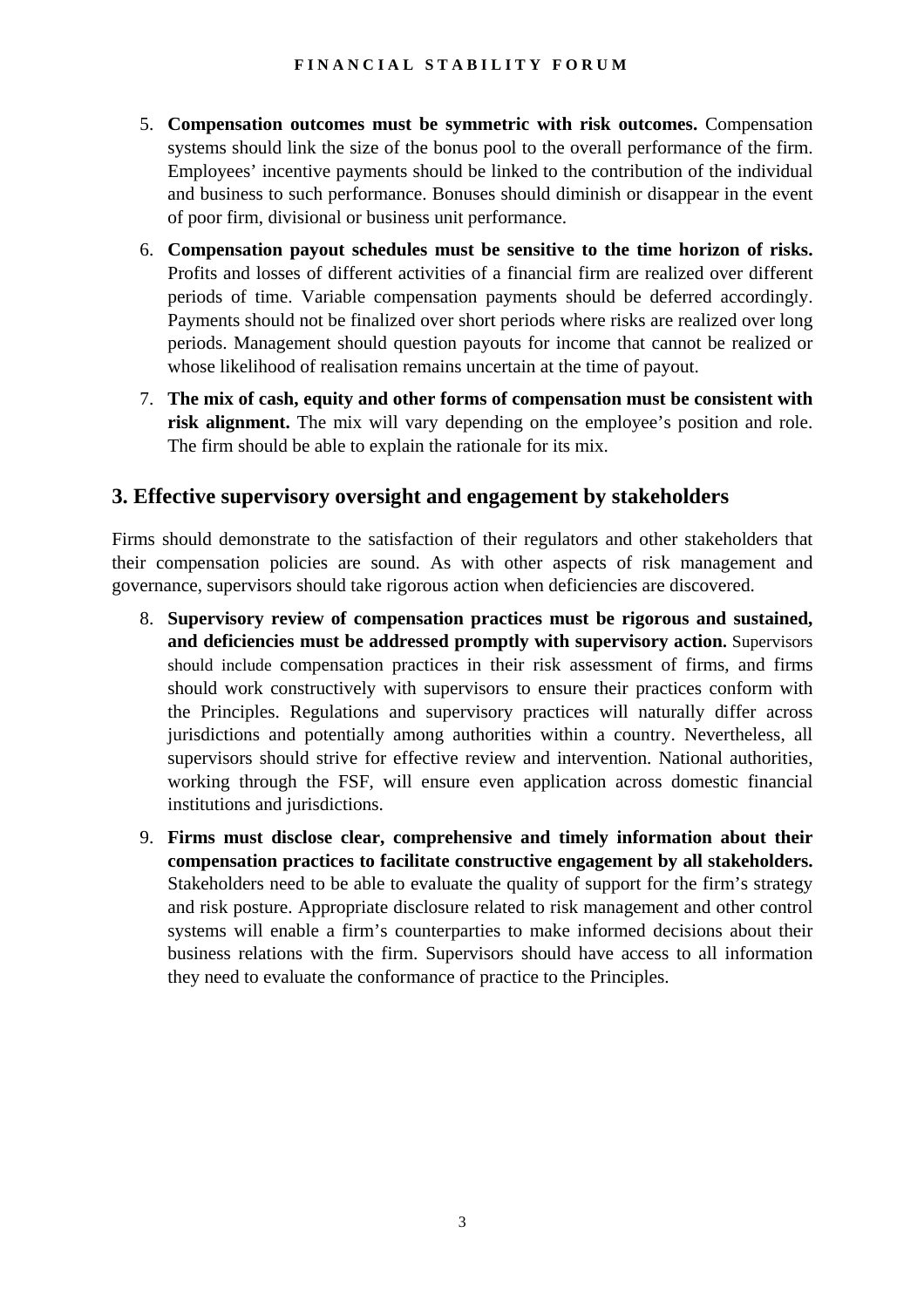# <span id="page-5-0"></span>**II. Commentary on the principles**

This section sets out why changes in compensation policies are needed and why the issues are important for supervisory authorities. It discusses the Principles in more detail and further sets out further comment on the Principles.

## **Change is necessary**

During the course of its work, the Workstream Group reviewed relevant reports and analyses by other bodies and experts, engaged in discussions with experts from the financial industry, the public sector and academia, and investigated industry practice by conducting a global survey of practice at major financial firms. It also reviewed the results of surveys commissioned by others. $2$ 

Multiple surveys find that over 80 percent of market participants believe that compensation practices played a role in promoting the accumulation of risks that led to the current crisis. Experts agree. Few if any observers and respondents believe that compensation was the sole cause of the crisis, nor do they believe that changes limited to compensation practice will be enough to limit the chance of future systemic crises. However, absent such changes, other reforms are likely to be less effective.

Market participants are pessimistic about the effectiveness of change unless it is industrywide and global. Major financial institutions compete for talent in a global labour market. Some firms have already moved to change their practices and may temporarily feel safe in doing so because of the impact of the crisis on the labour market. However, in the longer run, such firms will be forced to conform to broad industry practice by labour market pressures. Moreover, firms have many competing priorities. Changing compensation practice will be challenging, time-consuming, and will involve material costs. Therefore, in the absence of sustained external pressure, firms may fail to carry through on originally good intentions. Although some market participants are wary of regulatory pressure, many believe that a widespread change in practice can be achieved only with the help of supervisory and regulatory agencies, which should coordinate at the global level.

## **Compensation is an incentive system, not simply a market wage**

Major financial institutions are too large to be managed solely by the direct knowledge and action of senior executives. Consequently, systems, such as accounting systems, budgets, position limits, capital allocations, risk management and control systems and, importantly, compensation systems are designed to encourage employees to accomplish the goals set by senior management and the firm's governing bodies. Systems inform senior management and the firm's governing bodies ("board of directors") of the position and activities of the organisation. They help management set employee incentives in order to steer the organisation in pursuit of profit and other goals while staying within the risk appetite set by

<span id="page-5-1"></span> $\frac{1}{2}$  See, for instance, the FSF report on *Enhancing Market and Institutional Resilience* (April 2008), the IIF report on *Principles of Conduct and Best Practice Recommendations* (July 2008), the G30 report on *Financial Reform. A Framework for Financial Stability* (January 2009) and various initiatives at the national level.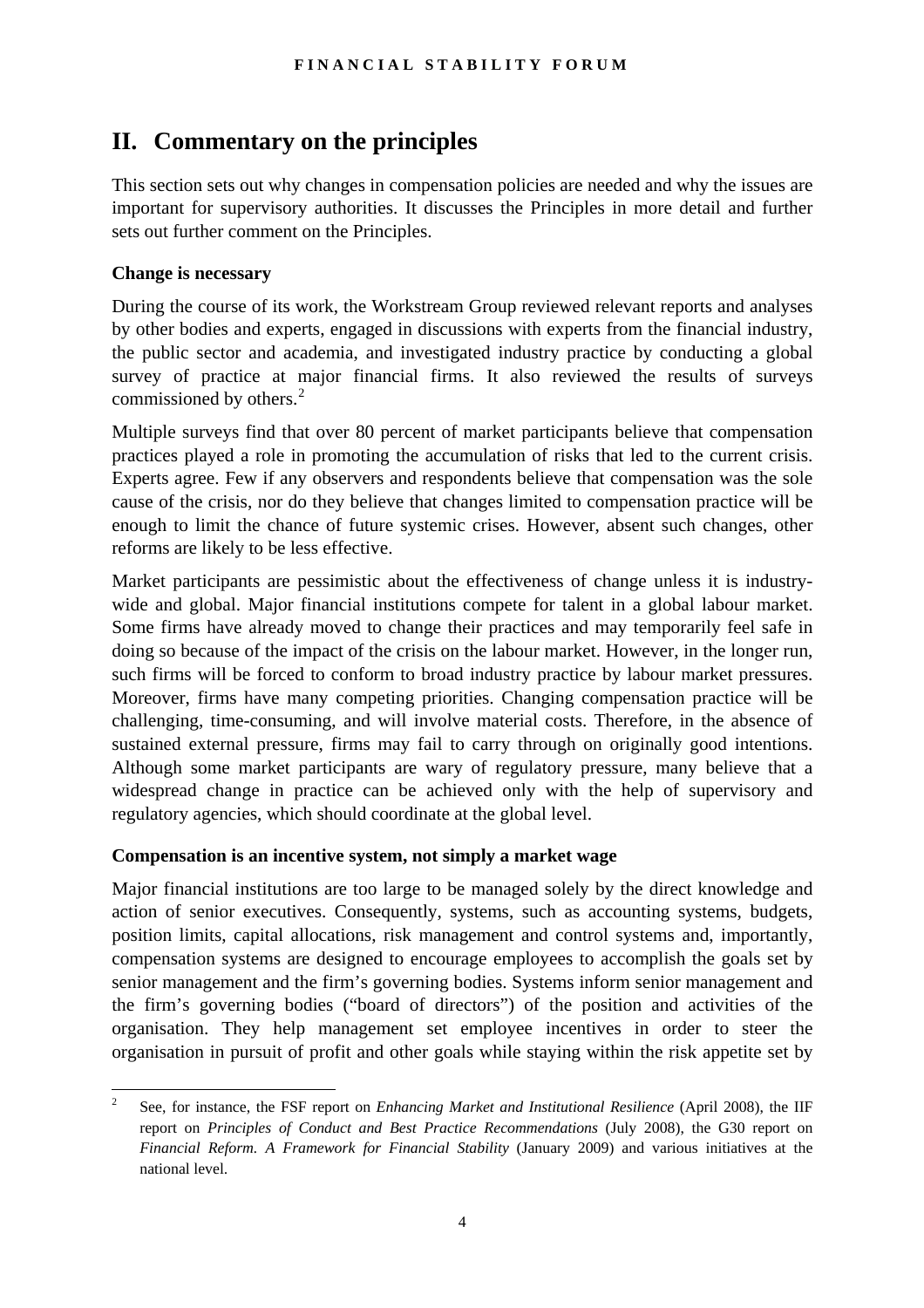the board of directors. Labour market pressures influence compensation systems, but the systems also influence how the market for financial talent operates.

### **Too little attention to links between compensation and risk**

As a practical matter, most financial institutions have viewed compensation systems as being unrelated to risk management and risk governance. Compensation systems have been designed to incentivise employees to work hard in pursuit of profit and to attract and retain talented employees. Risk management systems have been designed to inform senior management about risk postures and to be an element of risk controls.

In principle, if risk management and control systems were strong and highly effective, the risk-taking incentives provided by compensation systems would not matter because risk would stay within the firm's appetite. In practice, all risk management and control systems have limitations and, as the current crisis has shown, they can fail to properly control risks. The incentives provided by compensation can be extremely powerful. Without attention to the risk implications of the compensation system, risk management and control systems can be overwhelmed, evaded, or captured by risk-takers.

Until recently, financial supervisory and regulatory authorities also have not focused on the implications for risk of compensation systems. Front-line supervisory personnel have long understood that compensation based solely on revenue or volume can lead to unbalanced risk postures. However, supervisory strategy has focused on risk control systems. A few decades ago this was a workable approach for most financial institutions. Most risk was in the traditional loan book and most firms were able to control front-line incentives towards excessive risk by having strong and separate credit underwriting and monitoring departments. In recent years, however, risk has become more multidimensional and complex and the array of means of taking risk has grown large. A simple one-dimensional balance between frontline and risk management personnel is no longer sufficient. Greater balance within the compensation system itself will reduce the burden on risk management systems and increase the likelihood that they are effective.

Such balance is not inconsistent with pursuit of profit and need not require a change in the firm's strategy or goals. Indeed, the current crisis has revealed that many firms took actions that were inconsistent with their own goals and internally determined risk appetite.<sup>[3](#page-6-0)</sup> Priority must be given to the link between risk and compensation.

<span id="page-6-0"></span><sup>|&</sup>lt;br>3 In principle, there is a danger that compensation systems could become too inflexible or oversensitive to risk. In practice, a swing towards excessive risk-sensitivity is unlikely. Boards of directors are well aware of the need for effective incentives, and senior supervisory and regulatory agencies around the world are well aware of the need for the financial industry to remain dynamic and profitable. Thus, implementation of the Principles is unlikely to lead to compensation systems that are imbalanced in the sense of placing too much weight on risk.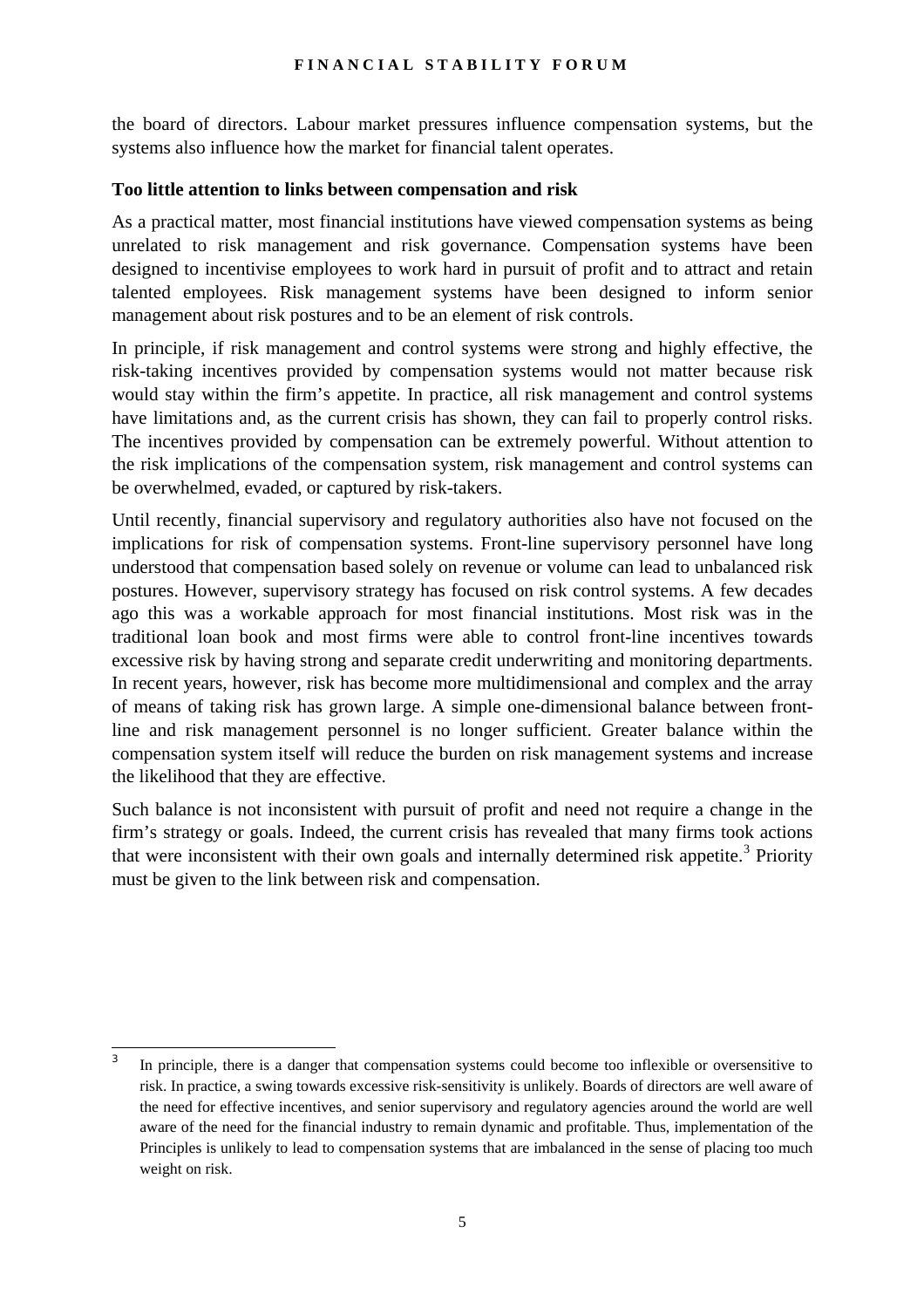# *Principles 1–3: Effective governance of compensation*

### **Rationale**

Effective governance is a necessary precondition for compensation systems to be sound, though other practices are required as well. Financial firms that adopt a view that the compensation system interacts materially with other aspects of risk governance are likely to comply with the other principles as well. In contrast, firms that are not attentive to the governance of compensation may in reaction to supervisory pressure adopt policies and procedures that appear to be in compliance, but substance is likely to be lacking.

To date, most boards of directors have viewed compensation systems as being largely unrelated to risk management and risk governance. Compensation committees of boards have been attentive to the compensation of the most senior executives. Decisions about the compensation of all other employees have been delegated to the firm's senior management. Often, formal responsibility for design and operation of the firm's compensation system has been the duty of human resources departments. However, such departments tend to have little real power. Variable compensation ("bonus") has been substantially influenced by the results of negotiations between senior management and the heads of business units and by the levels of compensation offered by competitors. Risk typically was not among the primary influences on the outcomes of such negotiations.

### **More about the governance principles**

*The firm's board of directors should be responsible for the compensation system's design and operation.* Boards must pay serious, sustained attention to the design *and* to the operation of compensation practices for the whole firm, not just the most senior executives.[4](#page-7-0) Complete delegation of compensation system operation to senior executives is risky because they are subject to many pressures, especially during economic booms. Without sustained board attention, the operation of well-designed compensation systems may change in ways that are inconsistent with the spirit of the system design.

To achieve effective governance of compensation systems, substantial expertise on the part of the most-involved board members will be required. Such individuals must be independent, non-executive directors. Because sensitivity of compensation to risk will be essential, the most-involved board members will find themselves mediating disputes about details of risk measurement. They must have enough risk-measurement expertise to grasp the essence of the problems. They must also have enough sense of the history of risk realizations to mediate disputes about how compensation should change during periods of high losses.<sup>[5](#page-7-1)</sup>

Activities that are conceptually similar to those already used for accounting and risk management systems are likely to be helpful in supporting good governance of compensation

<span id="page-7-0"></span> $\frac{1}{4}$  Non-executive directors hold particular responsibility for ensuring that executive incentive compensation arrangements are sound. For financial institutions with dual boards, the Supervisory Board must take responsibility for all compensation arrangements, not just senior executive compensation arrangements.

<span id="page-7-1"></span><sup>5</sup> Boards may wish to obtain independent audits of the adequacy of risk management systems and controls as well as of compensation system operation. However, such audits are not a substitute for the presence of some board members who themselves have expertise.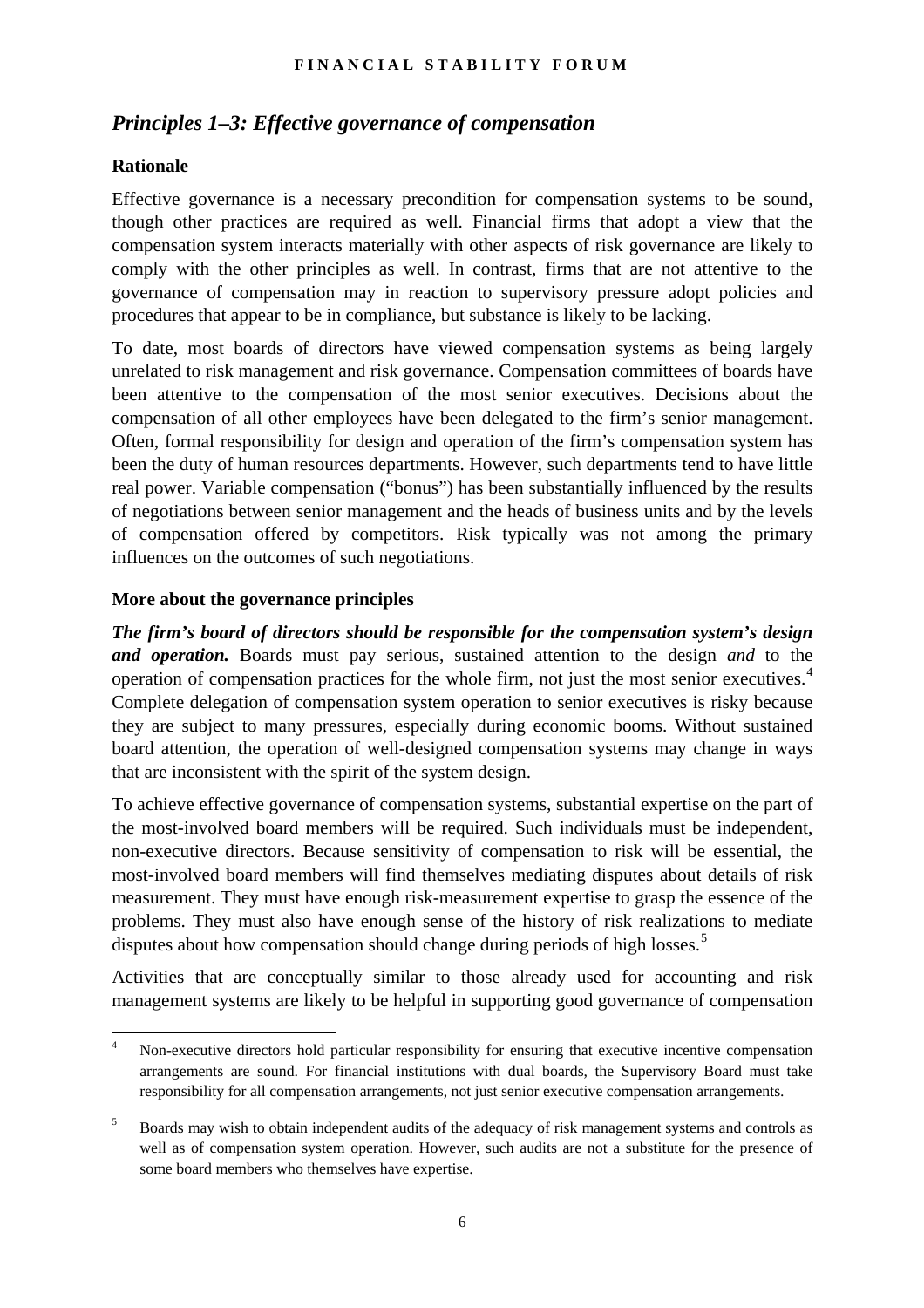systems. At lower levels of the organization, *the compensation system should be monitored and reviewed to ensure that it operates as intended.* A good design is not sufficient – the system must also function well. It cannot do so without controls, just as an accounting system is unreliable without controls.

Each firm should conduct regular reviews that identify material deviations of compensation outcomes from the intent of its compensation system. Such reviews should detect not only departures from rules, but also unreasonable or undesirable outcomes that flow from unavoidable system weaknesses, such as imprecise risk measures. It is important that such reviews touch all levels of the organisation. Large numbers of lower-level employees with inappropriate incentives can take actions that are individually insignificant but that, taken together, can harm the firm.

*Staff engaged in financial and risk control should be compensated in a manner that is independent of the business areas they oversee and commensurate with their key role in the firm.* Moreover, compensation of back-office and risk-control employees should not be influenced by personnel in front-line business areas. Such employees must play a continuing role in the operation of the compensation system. For example, risk measures and risk judgments play a key role in risk-adjustment of compensation, as does the long-term accuracy of measures of profit-and-loss. Back-office and risk control employees play a key role in ensuring the integrity of such measures. If their own compensation is importantly affected by short-term measures, their independence will be compromised. If their compensation is too low, the quality of such employees may be insufficient to their tasks and their authority may be undermined.

As a practical matter, the compensation system often includes its own accounting system for profit-and-loss (so called "management P&L"), with rules for the treatment of revenue and expense that differ across business units and that depart from accounting standards for financial statements. Performance goals and hurdles are often set in terms of this parallel accounting system's measures. Because the measures influence compensation, three aspects of the quality of the measures deserve particular attention from governing bodies to ensure that compensation is not distorted: The inclusion of all costs, the quality and independence of valuations, and avoiding giving current-year credit for expected future-year revenue. For some activities, such as spot foreign exchange trading involving no end-of-day positions, risks are intraday and marginal daily cash profit is directly measurable using independently obtained market prices. However, overhead costs are hard to allocate, especially the value of the firm's creditworthiness and use of liquidity resources. It may also be the case that a business strategy generating measurable daily results possesses embedded risks that only emerge every few years, under unusual stress conditions. For many other activities, profit is difficult to measure and firms rely upon a mark-to-model process for valuation. Exotic products and positions are an example. Some of these impose a long tail of risk on the firm in the form of model assumptions which cannot be validated and whose failure only becomes apparent in future years. Market prices may not exist and employees managing the business may influence the models that provide mark-to-model valuations. Moreover, the expected future revenues of model valued products are sometimes present-valued irrespective of the likelihood of receipt and considered as profit for the current year when employee performance is evaluated. The result is strong incentives to transact these products in order to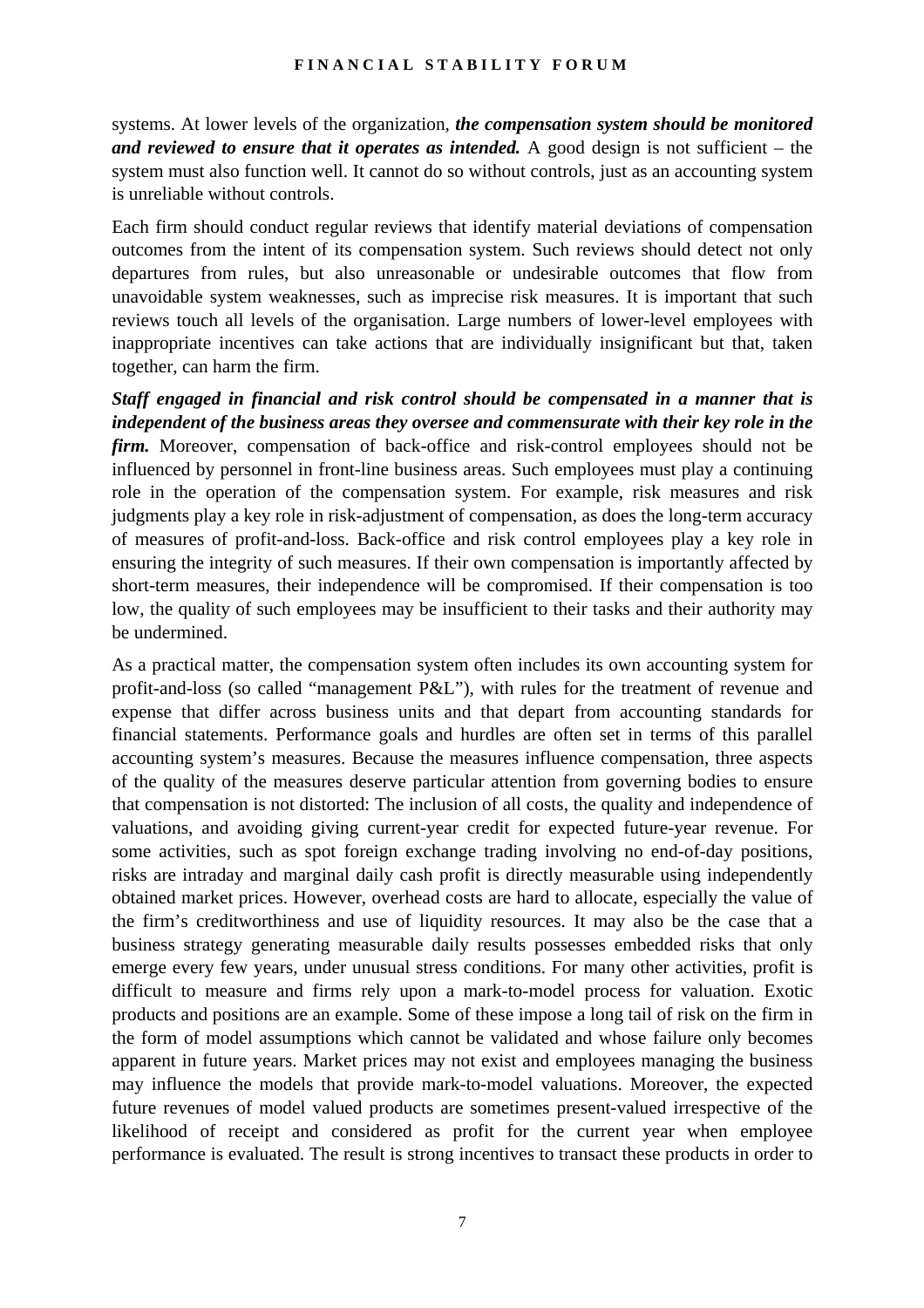maximize current year compensation while the residual risks are borne by shareholders in future years.

Measures produced for financial statements have their own drawbacks, and senior management must be able to engineer features of the performance measurement accounting system to encourage some kinds of activity and discourage others. Thus, bespoke performance measurement systems should not be eliminated. But governing bodies must ensure that controls and adjustments are such that compensation is appropriately related to economic profit and risk.

# *Principles 4-7: Effective alignment of compensation with prudent risk taking*

### **Rationale**

Two complementary approaches exist for aligning compensation with risk-taking incentives. One, the focus of Principle 4, adjusts for risk that the employee or business unit imposes on the firm but that is not yet realized. Imagine two employees whose activity generates the same short-run profit for the firm. One is a trader who ends each day with no positions and thus who exposes the firm to losses only during the trading day. Another is an originator of long-term, on-balance-sheet assets that provide substantial fees at origination but that expose the firm to substantial risk of loss over the life of the asset. Many compensation systems would tend to reward the two employees similarly, other things being equal, because there would be no "risk charge" applied to the short-term profits generated by the second employee.

Though the need for risk adjustment may seem obvious, material risk-adjustment of variable compensation grants was not widespread in the industry through 2008.<sup>[6](#page-9-0)</sup>

The focus of the second approach and of Principles 5, 6 and 7 are practices that make compensation appropriately sensitive to risk outcomes. Such sensitivity also is not yet widespread. These Principles complement the risk adjustment approach because available risk measures, both quantitative and judgmental, have limitations. Sole reliance on them is likely to leave loopholes that would encourage taking poorly measured risk. If compensation is sensitive to outcomes, exploiting the loopholes becomes less attractive. However, bad outcomes of some risk positions are infrequent but large, so a purely outcome-based system would encourage the taking of tail risks, especially by employees with a relatively short expected remaining tenure of employment.

<span id="page-9-0"></span> 6 At least in some jurisdictions, major banks moved towards risk-adjustment of compensation in the mid-1990s. The reasons why such efforts were abandoned are not entirely clear, but one commonly cited reason is the limitations of risk measures. In large complex organizations, implementation of risk adjusted compensation is likely to involve some use of quantitative risk measures, but such measures are often not comparable across products and business units and are known to have other weaknesses. Each business unit criticizes not only the risk measures applied to its activities but also those applied in other units, making it difficult to achieve consensus about how to move forward with implementation of risk measures in compensation systems. Putting a good face on such internal debates, perhaps the perfect became the enemy of the good.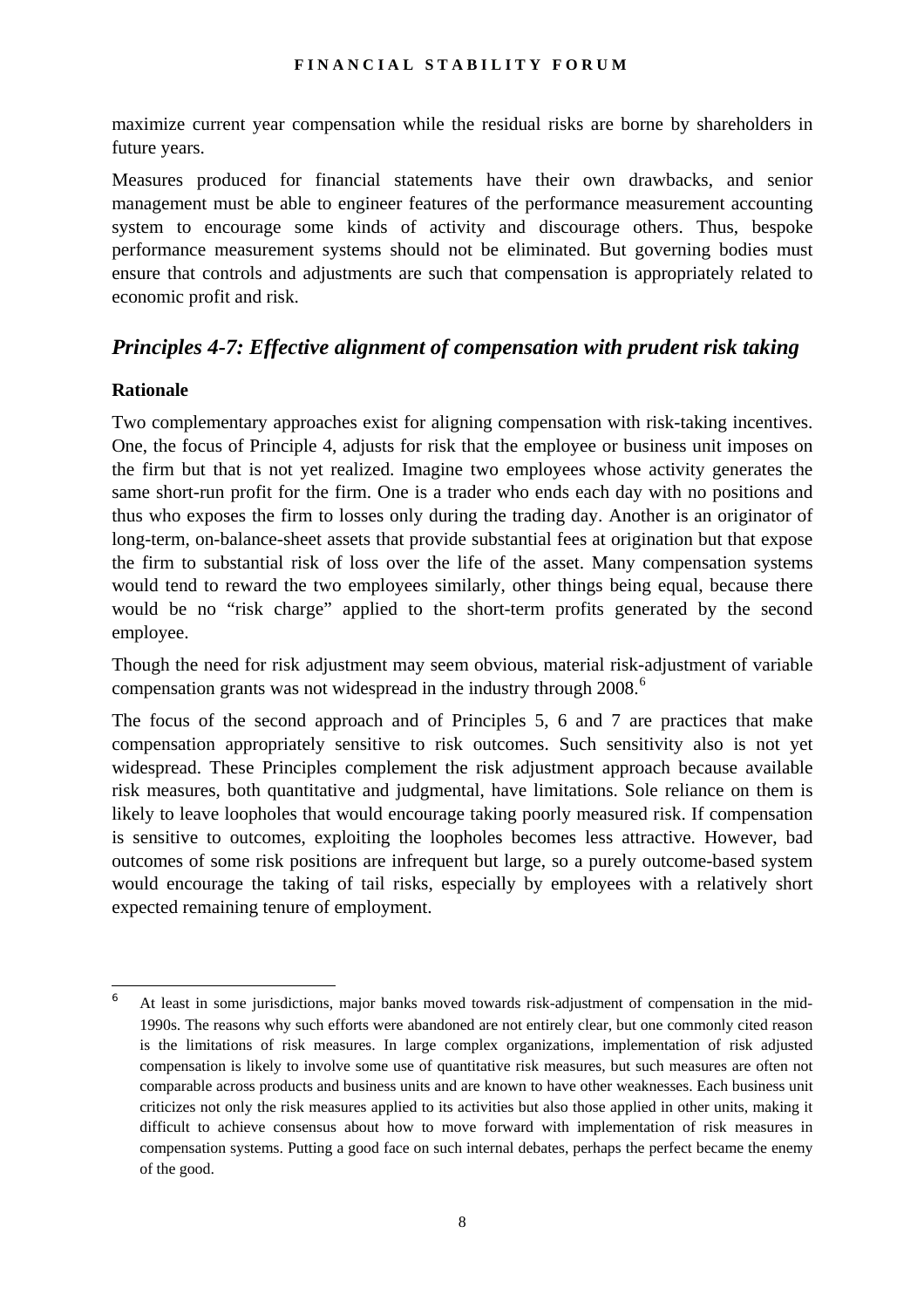A compensation system that employs both approaches is more robust but still imperfect if it is purely mechanical. For example, many tail risks are hard to measure, so both risk adjustment and outcome-based approaches may fail to fully align compensation with the risk. Governing bodies must use intuition and common sense in looking for compensation outcomes that are not sensitive enough to risk. Boards and executive management should also be sensitive to the danger signal inherent in businesses where it is very difficult to develop appropriately risk-aligned compensation. If the firm cannot assess the employee's performance in a business, the firm is probably unable to fully assess this business's risks, and may wish to limit its exposure to the business.

### **More about the risk alignment principles**

Perhaps the greatest barriers to progress towards the principle that *compensation must be adjusted for risk* are:

- Determining and implementing the proper mix of executive judgment and quantitative risk measures. Though quantitative risk measures have limitations, this does not imply that quantitative measures should not be used nor that risk cannot be judged.<sup>[7](#page-10-0)</sup> Wellgoverned firms make risk decisions at multiple levels and budget risk-taking across business units. Quantitative risk measures provide support for such decisions but substantial amounts of judgment are used as well. Just as judgment is required in managing the firm's risk posture, significant amounts of judgment will be an element of any system for risk-adjusting compensation. Perhaps because risk adjustment has been uncommon, the nature of best practice in combining judgment and quantitative measures in risk-adjusting compensation has not yet become clear.
- The difficulty of incorporating types of risk for which measurement is at early stages, such as liquidity or reputation risk. This difficulty is not a reason to ignore such risks.
- The difficulty of safeguarding the fairness of risk adjustments.
- The danger that quantitative measures will be distorted by self-interested employees trying to unduly influence the measurement process.

One of the greatest challenges to achieving sound compensation practice, for both financial firms and supervisors, is that the particulars of the way towards risk-adjusted compensation are not always clear, and yet the details of how compensation is earned are essential to sound practice. Over the medium term, the industry must experiment. Two visions of possible ways forward emerged from discussions with experts and market participants.

One vision is of a system that relies almost entirely upon judgment: Although the overall firm-wide amount of the bonus pool in a given year might be driven largely by firm-wide profit, senior executives would allocate the pool to business units or even individual employees quite far down in the organisational structure. In doing so, the executives might make themselves aware of quantitative measures of risk, but decisions would not be driven by such measures in any mechanical or reproducible way. The strength of the approach is that

<span id="page-10-0"></span><sup>⊤&</sup>lt;br>7 For example, even for a single type of risk, such as credit risk, several types of measures that cannot be mechanically aggregated may be needed to assess the risk of a position. And for some important risks, such as those associated with liquidity or reputation, existing quantitative measures are crude at best.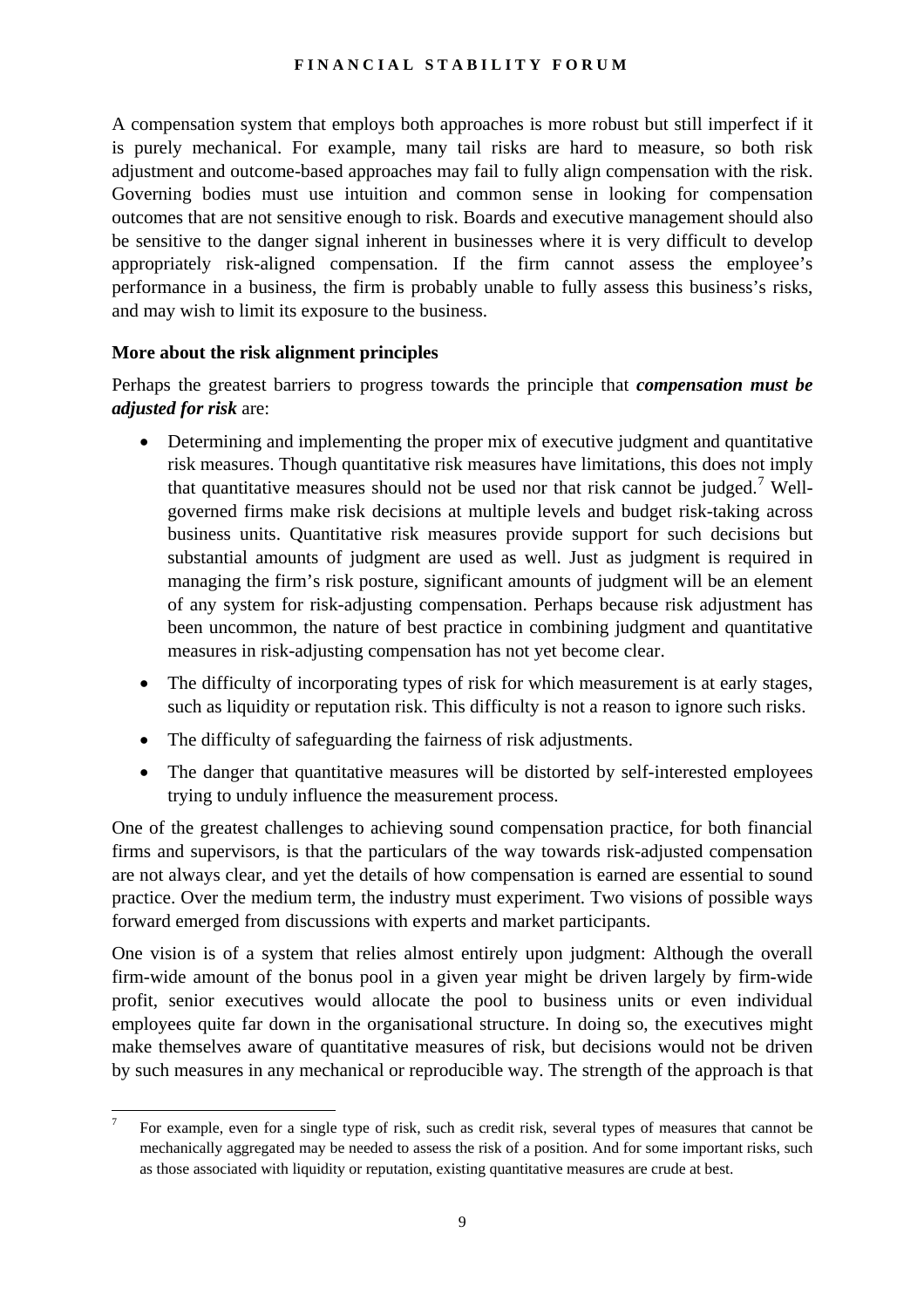it cannot be gamed by influencing quantitative measures and the risk adjustments are likely to be fairly good if the overall risk management system of the firm is good. The weaknesses of the approach are that it places a large operational burden on senior executives and that it lacks objectivity and transparency and is therefore difficult to audit. There is also the likelihood that a considerable proportion of internal management and senior staff time will be devoted to securing good outcomes for individuals and teams via internal political processes.

A second approach would make somewhat heavier use of quantitative measures in allocating the firm-wide variable pay pool to business units. For example, economic capital allocations might be used, with judgmental adjustments for known weaknesses of the allocations. Managers of the business units would then use substantial judgment in risk-adjusting the variable pay of individuals, producing written descriptions of their rationale. A strength of this approach is that it is more transparent and auditable and it uses the knowledge of midlevel managers. Weaknesses include the possibility that business units will try to influence economic capital measures to their own advantage and that, over time, the firm will underweight risks that the economic capital system captures poorly.

The two visions are only examples. Firms are likely to differ in the approaches they use and ways forward will emerge that are not yet apparent. The fact that the ways forward are not yet well understood is not a rationale for inaction.

Any robust compensation system is likely to take advantage of the signals arising from the firm's risk management infrastructure. Poor business unit results for internal audit, compliance, or risk management, for example, should reduce payments to the staff and managers of that business unit.

Risk adjustment of variable pay for the most senior executives presents a special challenge. They are responsible for the entire firm's risk posture and performance. However, quantitative risk measures of firm-wide risk are especially difficult to produce and to deconstruct into the contribution of each member of the executive team. Thus, the compensation committee of the board of directors, which should determine the compensation of senior executives, must use judgment in adjusting for risk. They should pay particular attention to the quality of operation of the firm's risk management and risk-adjusted compensation systems, as well as other determinants of risk.

Three principles focus on making compensation sensitive to risk outcomes: *compensation outcomes must be symmetric with risk outcomes; compensation payout schedules must be sensitive to the time horizon of risks;* and *the mix of cash, equity and other forms of compensation should be consistent with risk alignment.* They are motivated by the fact that, as a practical matter, the industry's efforts to achieve such sensitivity have not been effective in containing risk-taking incentives.

Theoretical treatments of how to motivate employees to act in the interests of the firm's shareholders emphasise various forms of stock-based compensation. Many financial firms paid a significant portion of total compensation in stock or similar instruments, with the stock-based portion typically greater the higher the level of the employee. Vesting and other restrictions required employees to hold some newly granted stock for significant periods of time. Although stock ownership exposed employees to losses in event of poor firm performance, many market participants and experts believe that this was not sufficient to offset risk-taking incentives. Three reasons are commonly cited. First, performance targets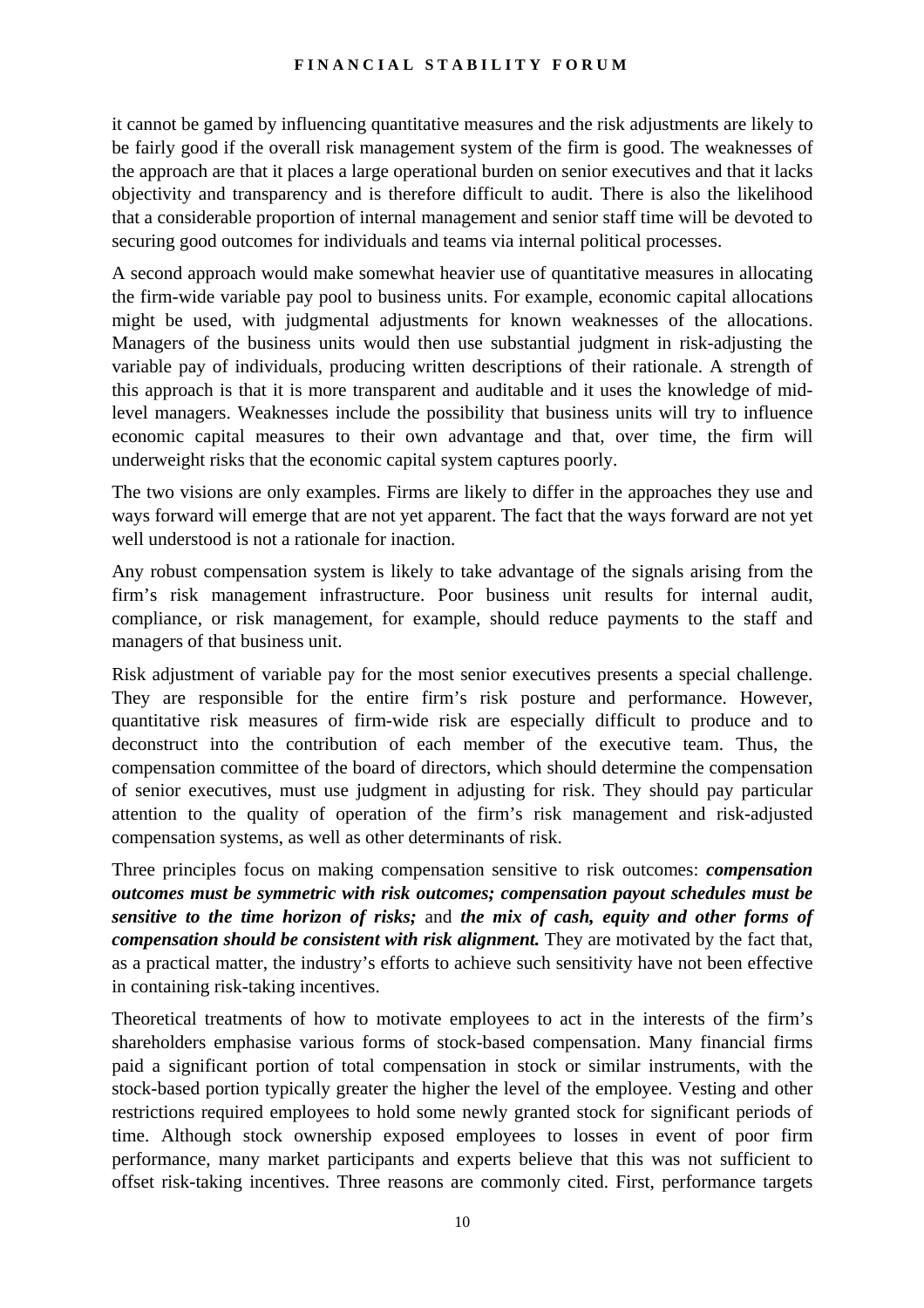and other features of compensation systems encourage employees to focus on "getting the stock." Downside risk that might be realized later is not as relevant to an employee who receives only a small grant of stock. Second, below the level of the executive suite, most employees view the performance of the firm as a whole as being almost independent of their own actions. Actions by other employees or business units are seen as determining the firm's fate. Similarly, stock performance might be driven by various exogenous factors. Thus, employees heavily discount the value of the stock and act to bring the cash component of bonus up. Third, many market participants view equity prices as being over-sensitive to short-term performance of the firm on both the upside and the downside and view shareholders as having a focus on short-term results. Psychologically, this pushed employees toward a focus on short-term performance.

Thus, when implementing the principle that *the mix of cash, equity and other forms of compensation should be consistent with risk alignment,* it is not obvious that more equity and less cash always increases the employee's incentive to align risk with the firm's appetite. The mix is likely to differ across employees and to involve a smaller cash component the more senior the employee. Some evidence implies that traditionally structured options, which are out-of-the-money when granted, are inferior to ordinary equity because the asymmetric payoff properties of options offer incentives to take too much risk.<sup>[8](#page-12-0)</sup> However, options that are in-the-money when granted might have different properties in that they would be similar to ordinary equity in terms of upside payout but, like a clawback, would reduce compensation in event of poor firm performance. The goal should be a mix of cash, ordinary equity, and appropriately structured options that generates a closer match between executive incentives and the long term stewardship of the firm than in the past.

Variable compensation for senior executives is probably more risk-aligned when a relatively small fraction is paid in cash and most is deferred. Compensation for more junior and transactionally oriented staff should also rely upon appropriate deferral, but a larger share could prudently be paid in cash once the relevant validation period is cleared.

Recent practice has not been consistent with the principle that *compensation outcomes must be symmetric with risk outcomes* because the bonus component of compensation has been much more variable upward in response to good performance than downward in response to poor performance, especially poor firm-wide performance. In years of losses by the firm as a whole, most employees' bonuses at most firms have continued at a significant portion of boom-year levels. In other words, the size of firms' bonus pools showed much more inertia than did economic performance. Firms justified this mainly by arguments that employees need incentives to work effectively even in bad years, that many employees and business units perform well even in bad years for the firm, and that employees will move to another firm if bonuses fall far below recent levels. Individual employees and business units receive small or no bonus only if their performance is poor relative to competitors or if their line of business generates very large losses.

l

<span id="page-12-0"></span><sup>8</sup> See for instance Chen, Steiner and Whyte (2006), *Does stock option-based executive compensation induce risk-taking? An analysis of the banking industry*, Journal of Banking and Finance 30; Sanders and Hambrick (2007), *Swinging for the fences: the effects of CEO stock options on company risk taking and performance*, Academy of Management Journal 50; and Jensen and Murphy (2004), *Remuneration: where we've been, how we got to here, what are the problems, and how to fix them*, ECGI working paper.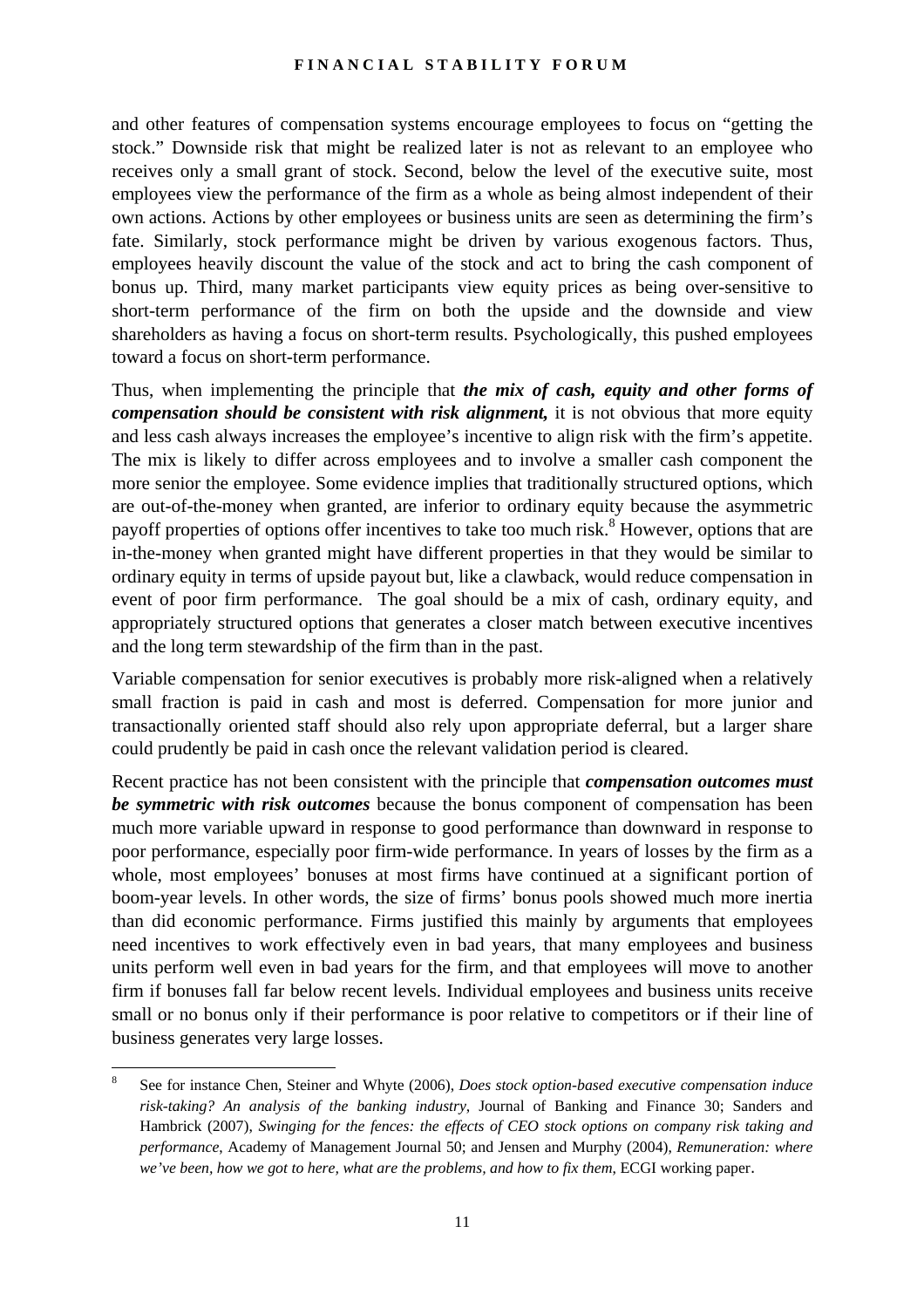It might appear that such practice simply implies part of the bonus is more like a fixed salary, so that the variable component of compensation is smaller than it appears, perhaps reducing incentives to take risk. However, the effect on incentives is more perverse. Because weak relative performance may be punished, and taking more risk, especially tail risk, is a way to boost short-run performance, the asymmetry of bonus practice encourages taking of excessive risk.<sup>[9](#page-13-0)</sup> It also reduces the incentive to draw attention to excessive risk taking by others, since the sensitivity of the employee's compensation to losses caused by others is reduced. Moreover, during booms, bonus amounts ratchet up each year as a result of both benign conditions and increased risk-taking, unlike fixed salaries.

The obvious ways forward are to make bonus grants much more sensitive to poor performance of the firm or business unit, or to make grants a smaller portion of total compensation. Such changes might have a price in terms of specific business unit incentives to work hard or employee retention, so the size of such changes is not clear, but some change is required.<sup>10</sup>

Recent practice has also been inconsistent with the principle that *compensation payout schedules must be sensitive to the time horizon of risks.* In addition to making *new* bonus grants sensitive to risk outcomes, which is the focus of the symmetry principle, grants from any given year should typically be sensitive to risk outcomes over a multi-year horizon. Otherwise employees will have an incentive to expose the firm to risks that are unlikely to be realized for some time, especially in cases where risk adjustments are known to the employee to be inadequate.

One way to align time horizons is to place a portion, and in some cases up to the entirety, of any given year's bonus grant, both cash and equity, into the equivalent of an escrow account. All or part of the grant is reversed if the firm as a whole performs poorly or if the exposures the employee caused the firm to assume in the year for which the bonus was granted perform poorly (a "clawback"). Departure of the employee from the firm should not trigger early payout (hence, for example, many past "golden parachute" arrangements did not conform to this principle).

Commonly used vesting provisions for stock grants do not achieve the same result because the employee forfeits unvested stock only upon leaving the firm. Thus, long-term risks imposed on the firm by employee actions are reflected in compensation only through declines in the value of stock or by dismissing the employee.

Design features of systems that make payouts sensitive to the time horizon of risk include the relative weight given to firm and employee performance, the time horizon of payout, and the rate of clawback per unit of poor performance. Both the horizon and the rate are likely to

 $\overline{\phantom{a}}$ 

<span id="page-13-0"></span><sup>9</sup> Risk adjustment may reduce the perversity of the incentives, but only if the tail risks the employee or business unit takes are measured well.

<span id="page-13-1"></span><sup>&</sup>lt;sup>10</sup> Maintaining bonus payments from current revenue is not necessarily the only way to provide incentives. One possibility would be to grant bonuses in the form of claims on future-year bonus pools, with the claims exposed to clawbacks as described below. In the event a firm with losses recovers and its franchise proves valuable, such claims would eventually convert into wealth for the employee. This is only an example – there may be other ways to achieve similar ends.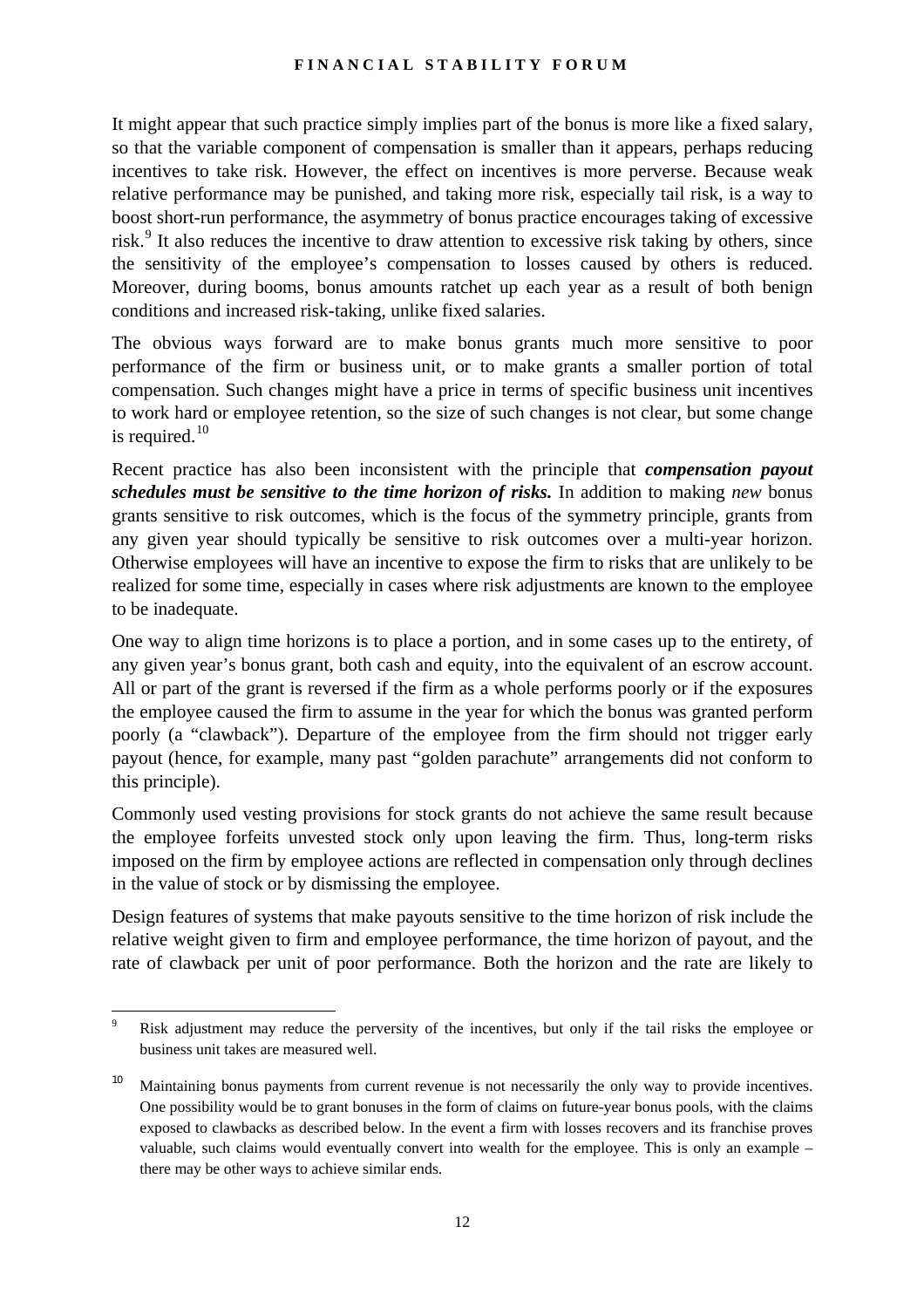differ for firm and employee performance and to differ across employees because different employees expose the firm to risks of different duration.

Unlike bonus grants, considerations of legal enforceability may require that clawback systems be driven by observable and verifiable measures of risk outcomes. Moreover, such provisions have not been common practice and in some jurisdictions may be legally difficult to implement. An exception is violations of policy by the employee, such as violations of risk management or control policies, fraud, or other malfeasance. Such employee actions are grounds for dismissal-for-cause in most jurisdictions and thus should be a basis for clawbacks.

"Golden handshake" payments that reimburse unvested compensation foregone at the employee's predecessor firm are a difficult problem. If employees are routinely compensated by a new employer for accumulated unvested bonuses, or for vested bonuses still subject to clawback, in a manner that removes the employee's exposure to risks imposed on the old employer, the incentive effects of the Principles will be reduced.<sup>[11](#page-14-0)</sup> Similarly, multi-vear guaranteed bonuses are not in line with the principle.

Similarly, "golden parachute" arrangements that generate large payouts to terminated staff that are not sensitive to performance or risk are prudentially unsound. Such arrangements create a "heads I win, tails I still win" approach to risk, which encourages more risk taking than would likely be preferred by the firm's shareholders or creditors.

# *Principles 8–9***:** *Effective supervisory oversight and engagement by stakeholders*

## **Rationale**

As noted previously, supervisory oversight is not only required for collective action to occur, but is likely to be required in the long run to offset countervailing pressures. Such oversight will be ineffective if it becomes routine or inattentive.

Similarly, governance is more likely to be effective if the firm's stakeholders, particularly shareholders, are engaged with compensation. In order for them to be engaged, they must be informed. They can only be informed if the firm discloses relevant information. Giving shareholders an explicit voice may also be helpful.<sup>[12](#page-14-1)</sup>

Some countries require disclosure of the level of compensation paid to top executives. However, disclosure of remuneration policies and structures, particularly as they affect other levels of an organization, has generally been poor. In the future, all the stakeholders of financial firms, including supervisors, shareholders, and (where firms are systematically

<span id="page-14-0"></span> $11$ 11 One possible approach might involve giving the new employee deferred compensation in the form of deferred shares in the new firm, on terms similar to those that would have applied at the old firm. Such a practice would have to be widely adopted to be effective. Or sign on bonuses might only cover vested bonuses at the previous employer that are not at risk.

<span id="page-14-1"></span><sup>&</sup>lt;sup>12</sup> For example, each year shareholders might vote on a nonbinding resolution to approve compensation. In cases where the resolution is not approved, the firm would be expected to consult, make material changes, and provide explanations why proposed compensation is aligned with shareholders' interests.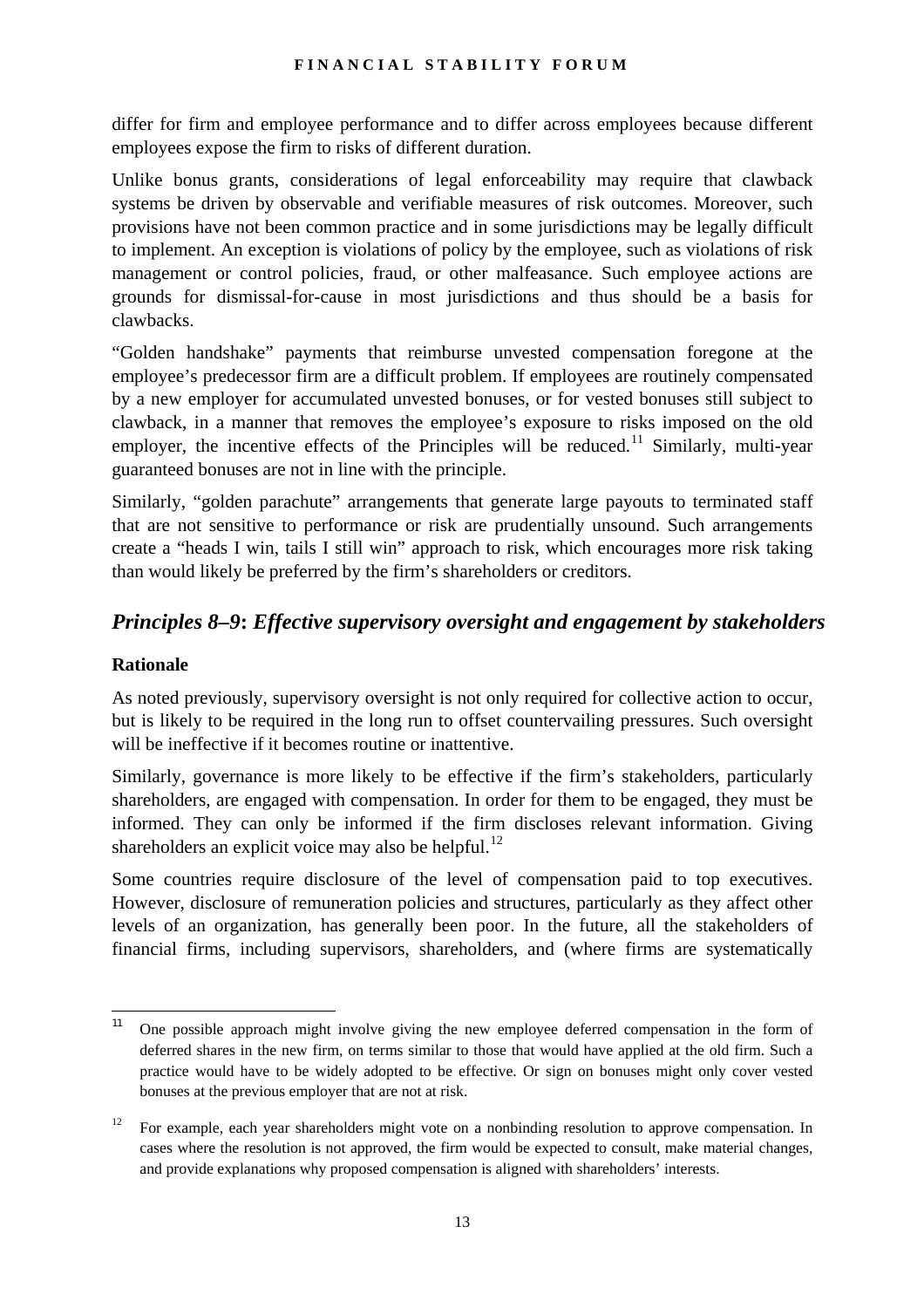important) governments, will expect to receive more information about compensation policies and to increase their engagement with them.

### **More about the supervisory oversight and stakeholder engagement principles**

*Supervisory review of compensation practices should be rigorous and sustained and deficiencies should be addressed promptly with supervisory action***.** Supervisory assessments of a firm's compensation policies against sound practice should be included in the supervisor's overall assessment of a firm's soundness. Any shortcomings in compensation arrangements should be brought to the attention of the firm's management and board. Often such communications have more impact if delivered by very senior supervisors.

When a supervisor discovers any practice which appears to be contributing to material weakness in a firm's soundness, direct intervention may be necessary to remedy the situation. Particularly when the totality of a firm's compensation practices are less than sound, supervisors should first exercise suasion on the affected firm, and in the absence of necessary improvement should consider escalation to firmer intervention, which may include increased capital requirements.

National supervisory authorities must move cooperatively towards implementation of the Principles. Two avenues of cooperation are likely to be necessary. First, all would benefit from a better understanding of the range of current practice and from work that reveals ways toward improvement. Such understanding can only be achieved by reviews and other work that cuts across borders. Second, regulations and supervisory practices must be such that their impact is consistent across nations. Achieving this is not mechanical because legal constraints, supervisory infrastructure, and other aspects differ across nations. Thus, supervisors must work together to develop guidance and procedures to achieve common impact, not only in the early, developmental stage, but also in the long run, and consistent with other supervisory matters.

Supervisors should be alert for regulatory arbitrage activity within as well as across borders. For example, a shift of exposures or activity to a unit using risk measures or compensation practices that are less well-suited than those in the former unit should trigger supervisory attention.

Apart from supervisors, other stakeholders such as shareholders, counterparties, depositors, auditors and analysts also have an interest in the firm's compensation policy in order to independently assess the firm's continued financial health and stability.

Hence, *firms should disclose clear, comprehensive and timely information about their compensation practices to facilitate constructive engagement by all stakeholders*. The shape of sound disclosure is likely to change over time and to remain fluid for some years because practice is likely to evolve. Nonetheless, the necessary information should cover all the elements of the Principles and extend well beyond the details of the compensation of a handful of senior executives. Among the relevant information is the general design philosophy of the system and the manner of its implementation, a sufficiently detailed description of the manner of risk adjustment and of how compensation is related to actual performance over time, information about compensation outcomes for employees at different levels or in different units sufficient to allow stakeholders to evaluate whether the system operates as designed, and summaries of results of internal and external audits.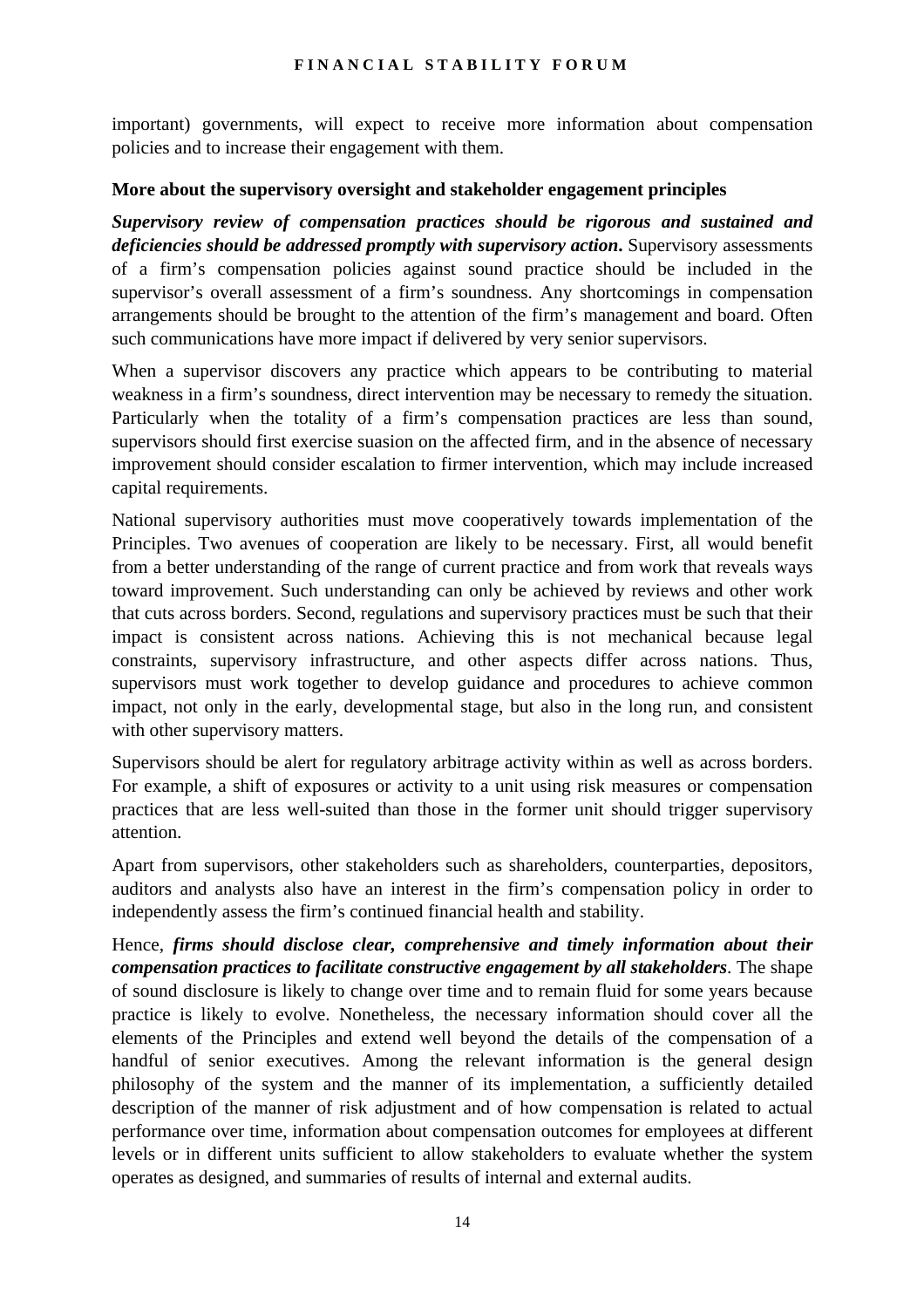### **Annex**

# **Members of the FSF Compensation Workstream**

<span id="page-16-0"></span>This report has been developed by a sub-group of the FSF. Its members are listed below.

| <b>Chair</b>          | <b>Philipp Hildebrand</b>                              |
|-----------------------|--------------------------------------------------------|
|                       | Vice Chairman                                          |
|                       | <b>Swiss National Bank</b>                             |
| <b>Australia</b>      | <b>Charles Littrell</b>                                |
|                       | <b>Executive General Manager</b>                       |
|                       | <b>Australian Prudential Regulation Authority</b>      |
| Canada                | <b>Julie Dickson</b>                                   |
|                       | Superintendent                                         |
|                       | Office of the Superintendent of Financial Institutions |
| <b>France</b>         | <b>Jérôme Haas</b>                                     |
|                       | Directeur Adjoint                                      |
|                       | Ministère de l'Economie, des Finances et de l'Emploi   |
| <b>Germany</b>        | <b>Hermann Remsperger</b>                              |
|                       | Member of the Executive Board                          |
|                       | Deutsche Bundesbank                                    |
| <b>Netherlands</b>    | <b>Maarten Hage</b>                                    |
|                       | Head, Accountancy, Organisation and Integrity          |
|                       | <b>Netherlands Bank</b>                                |
| <b>Singapore</b>      | <b>TEO Swee Lian</b>                                   |
|                       | Deputy Managing Director, Prudential Supervision       |
|                       | Monetary Authority of Singapore                        |
| <b>Switzerland</b>    | <b>Daniel Heller</b>                                   |
|                       | Director                                               |
|                       | <b>Swiss National Bank</b>                             |
| <b>United Kingdom</b> | <b>Thomas F. Huertas</b>                               |
|                       | Director, Banking Sector                               |
|                       | <b>Financial Services Authority</b>                    |